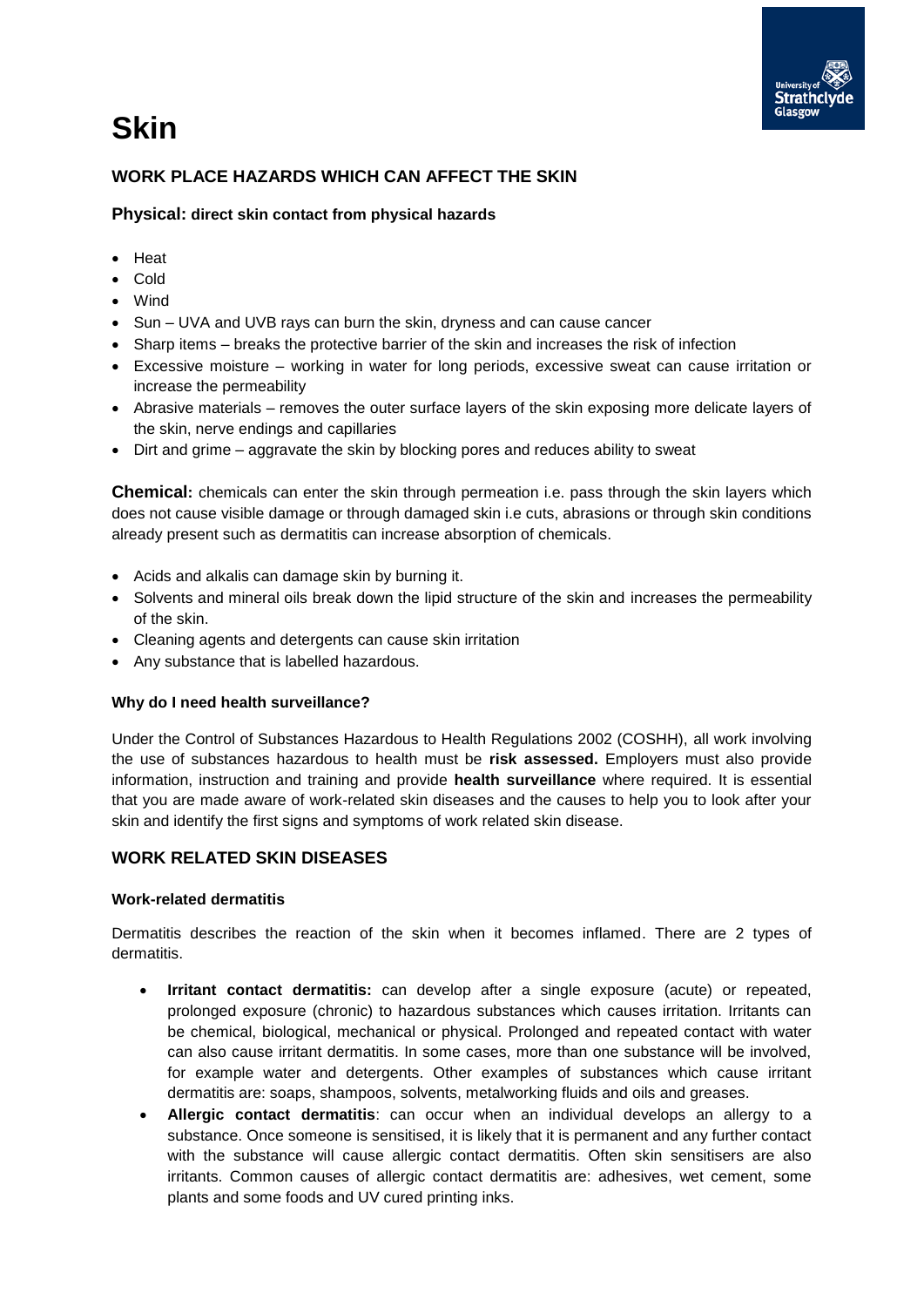# **Signs and symptoms**



Reddening of the skin



Cracking and flaking



Blistering and swelling

Checking your skin regularly can help to detect dermatitis early and which can make it easier to treat.

Links: [Poster](http://www.hse.gov.uk/skin/posters/skindermatitis.pdf) – Skin Dermatitis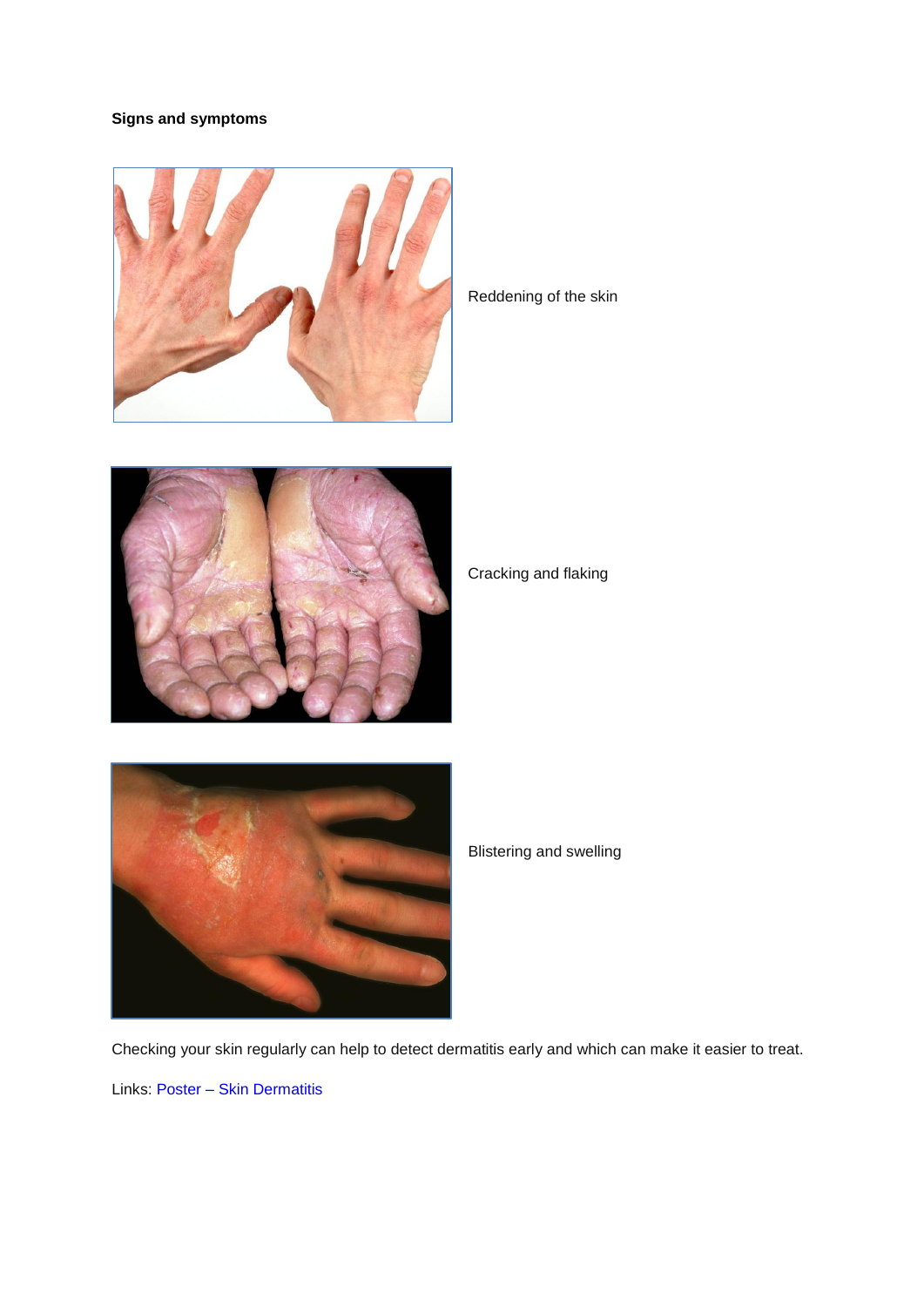### **Urticuria**

If the skin comes into contact with an irritant, there may be an instant reaction. The symptoms of urticaria are: itching, tingling or burning sensations, rash or hives with swelling (wheals). The itch and/or rash occur within minutes or up to an hour of contact. The symptoms disappear within 24 hours but usually within a few hours. Another type of urticuria is when a person has a reaction because of a sensitisation to a substance e.g. latex protein in gloves. There is no requirement to carry out health surveillance for urticuria but signs and symptoms should be reported to your line manager and discussed with Occupational Health who will monitor the symptoms as required.



#### **Skin cancer**

Skin cancer is the most common cancer in the UK. Most skin cancers are caused by sun exposure damage to the skin. If you are exposed at work to: UV rays from the sun from work outside; ionising and non-ionising radiation or some chemicals or unrefined mineral oils there is a risk of developing work-related skin cancer or add to the risk of developing cancers in other parts of the body. Work involving specific substances with a cancer risk may require health surveillance as determined by risk assessment. For UV exposure it is essential to carry out self- monitoring of the skin and if there are any concerns contact your GP and Occupational Health for further advice.

**It is important to check for early signs of cancer.** Try and get to know your skin and look out for normal moles and marks on your body so that you know if there have been any changes. See your GP if there are any changes and advise Occupational Health if you are concerned about the changes in your skin are work- related.

**Links [Skin](http://www.hse.gov.uk/skin/employ/cancer.htm) Cancer [Publication](http://www.hse.gov.uk/pubns/indg147.pdf) – Keep Your Top On**

## **Skin Protection: AVOID , PROTECT AND CHECK (APC) APPROACH (HSE)**

# **AVOID**

# **The simplest way to protect the skin from harm is to avoid exposure to the hazard but this may not be practical so protection is the next step.**

- Work at a SAFE WORKING DISTANCE to prevent exposure and follow the safe systems of work in the risk assessments
- Use the control measures put in place to reduce the risk of harm to your skin such as personal protective equipment (PPE) - gloves and overalls to prevent skin contamination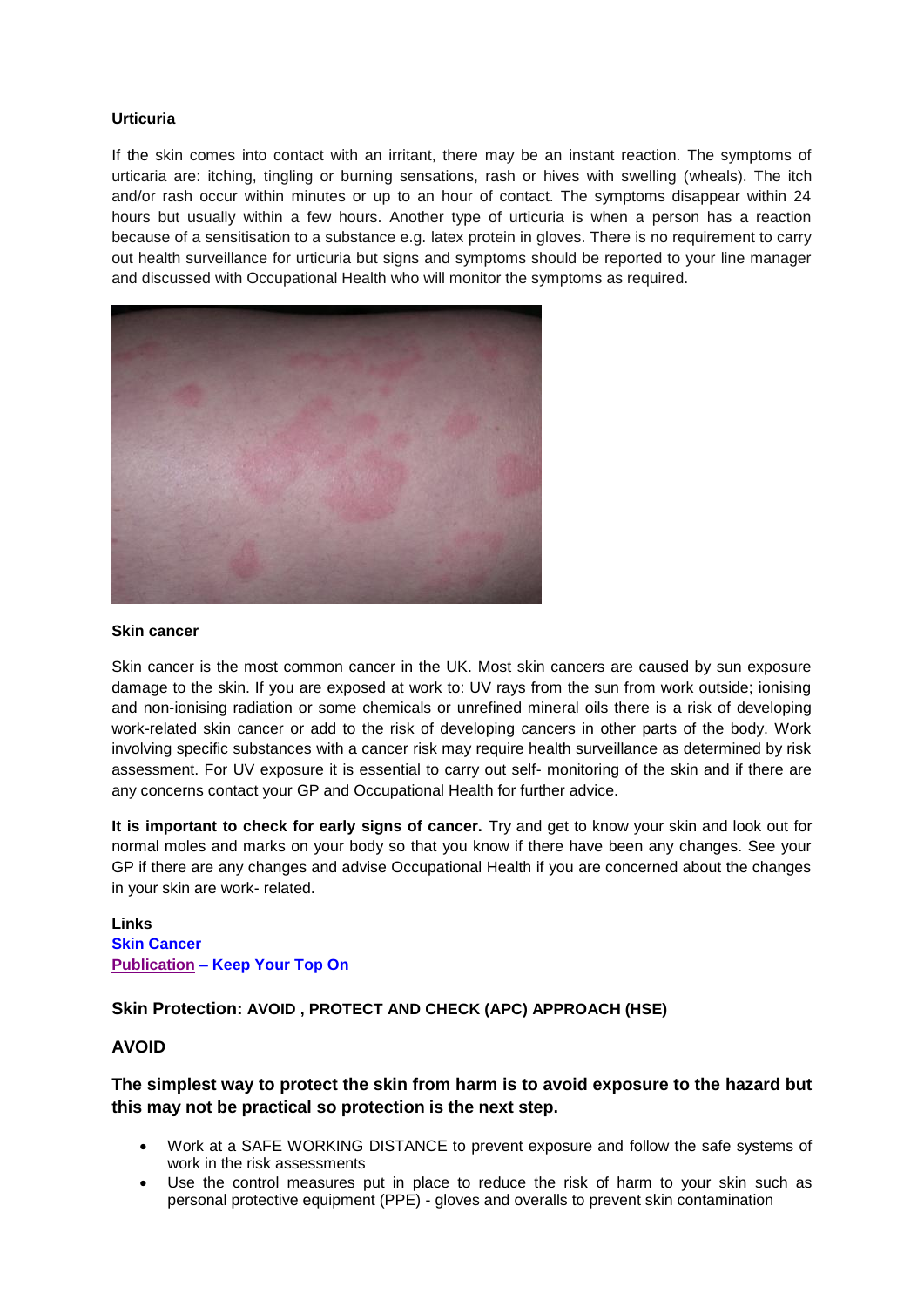- Recognise the early signs and symptoms of any skin problems
- Report any symptoms to your line manager and the Occupational Health Service as early as possible. If you think you have a work-related skin problem advise Occupational Health Service and they will advise you about getting the right treatment
- Attend the GP if you believe that you have a skin problem. Tell your GP what you do as part of your course work and that you think it might be caused by or made worse by your work.

#### [Poster -](http://www.hse.gov.uk/skin/posters/contact.pdf) Skin Contact

#### **PRINCIPLES OF GOOD SKIN CARE**

Take good care of your skin by paying particular attention to good hand hygiene techniques, appropriate use of gloves and use of conditioning (moisturising) after work creams.

- Pre-work creams: can help with cleaning substances from the skin and reduce the need for powerful skin cleanser. Pre-work creams are not true 'barrier' creams as chemicals will always work their way through the cream to the skin. **They do not replace gloves**. There are a variety of creams available depending on hazards and working conditions by limiting the contact between the two and facilitate subsequent cleansing. This allows use of the mildest possible cleansers.
- Cleansing: use the mildest possible cleanser. A cleanser with a scrubbing agent works by abrasion which can damage the skin and should be used sparingly.

Take special care in hand washing. Wash your hands in lukewarm water if you have dermatitis. Make sure that you rinse your hands carefully to remove all traces of soaps and detergents, and dry them thoroughly, paying particular attention to the spaces between your fingers.

Soap, detergents and water as well as other substances such as oils, resins can collect under rings and make it difficult to have clean dry skin. It is best to avoid wearing finger rings at work. Wear only a plain wedding ring if you have to wear a ring at all, and take extra care to rinse and dry beneath it.

 After work creams which condition/moisturise should be used frequently throughout the day, to keep the skin well hydrated and which will prevent the skin from drying. Apply creams carefully and ensure that you include the spaces between your fingers. These creams vary from very greasy (emollient) used for moderate to severe dryness to less greasy (cream) used for mild dryness. Conditioning creams should be non-perfumed. Some people may become sensitised to an ingredient with creams such as lanolin which is a mild sensitiser. Individuals with skin allergies should check ingredients of the creams used and seek advice from Occupational Health where necessary.

#### **General skin care advice:**

- Cover cuts and abrasions with a waterproof dressing
- Do not eat, drink or smoke in work areas
- Apply the same standards of good skin care and appropriate use of gloves away from work
- Welfare facilities: your workplace should have adequate washing facilities away from areas used to prepare and eat food.

#### **Links**

<http://www.hse.gov.uk/skin/posters/skinmethod.pdf> <http://www.hse.gov.uk/skin/posters/skinwashing.pdf> <http://www.hse.gov.uk/skin/posters/skindermatitis.pdf>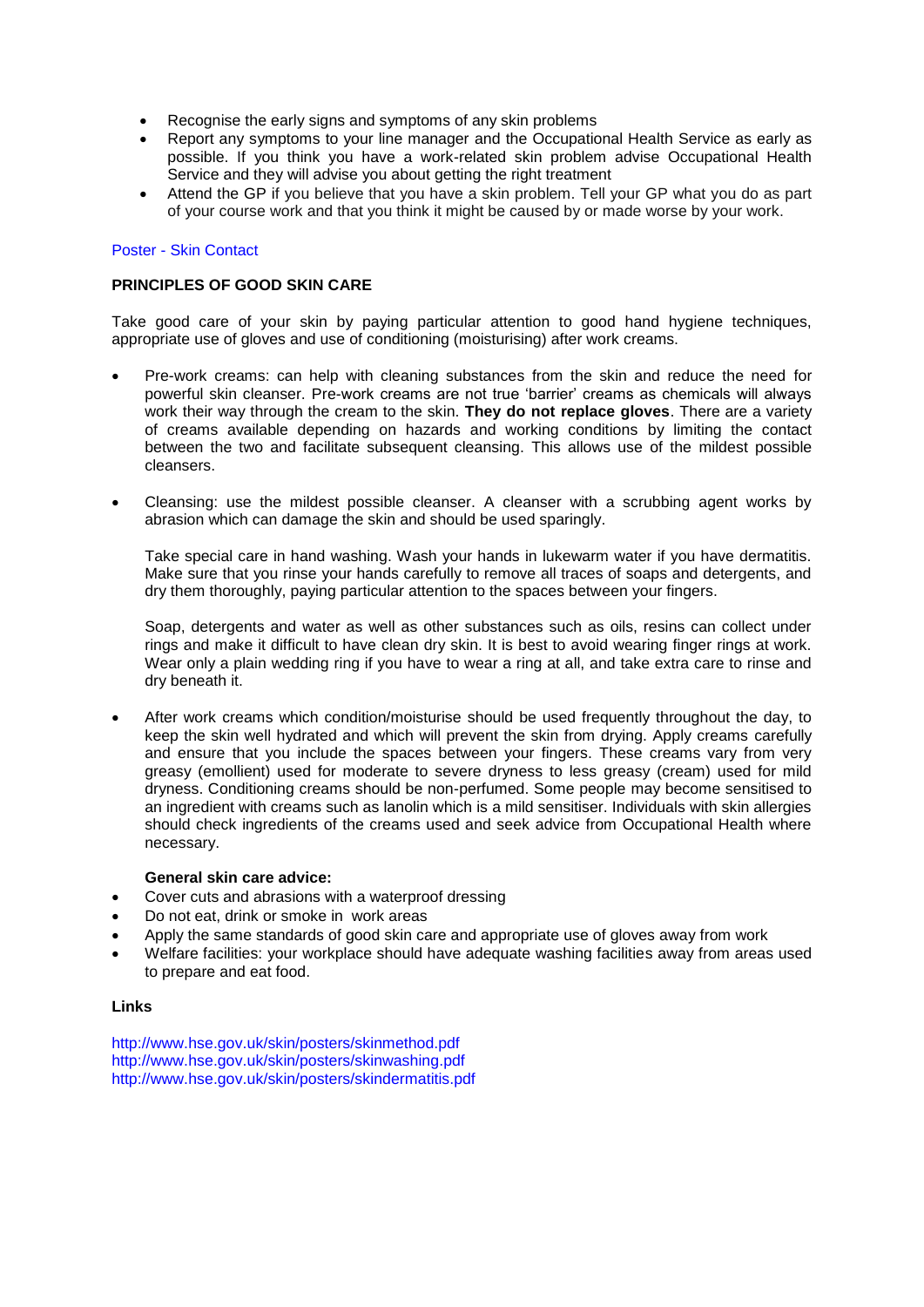#### **Skin health surveillance**

Work-related skin diseases are very common but if the signs are detected early through health surveillance and steps are taken to reduce workers' exposure to the substances responsible the disease may be reduced or cured. The aim is to protect your health and to check the effectiveness of the control measures that are in place for your health and safety.

Skin Health surveillance will be offered to all employees who are identified, by risk assessment, as working with substances that may cause harm to the skin. It is repeated at 2 yearly intervals or more frequently, if required. A confidential skin questionnaire is completed and returned to the Occupational Health Service. If signs and symptoms are identified then you need to attend Occupational Health Service for an appointment.

#### **Outcome of health surveillance**

 **Occupational Health will advise you of any concerns with your health and with your consent advise your GP.**

#### **Fitness for work**

Occupational Health will advise your line manager in writing that you are fit to work or if any adjustments to your work are required. No medical information will be passed to your department without your written consent and this is only requested when deemed necessary for your health and safety.

Reports will be made to your line manager with your consent, if changes in the work process are required to prevent or reduce skin problems. Anonymous statistical evidence from the programme should be used to guide managers on further improvement of control measures if problems are identified.

#### **On cessation of exposure**

Legislation requires that health surveillance health records are confidentially stored for 40 years after cessation of exposure or when an employee leaves the University of Strathclyde.

#### **Information Sessions/Tool box talks Drop down heading**

When a department identifies through risk assessment and occupational hygiene monitoring, which can be arranged by Safety Services, that there is a risk of exposure to employees' skin and advises Occupational Health Service of the need for skin health surveillance, information sessions will be provided by Occupational Health to the identified employees. In collaboration with the department, Occupational Health will provide information on risks of exposure to skin, signs and symptoms of work related skin diseases and the health surveillance programme. Information sessions should take place prior to baseline health surveillance taking place.

## **Key Messages**

- Having your hands wet for a long time or having them frequently wet during the day can irritate your skin leading to dermatitis.
- Some hazardous substances can cause work related skin disease.
- Some cleaning products are corrosive and can cause skin burns.
- Enclose the process as far as possible and when necessary extract harmful vapours and mists.
- Use good work techniques that avoid or minimise contact with harmful substances and minimise leaks and spills and contamination.